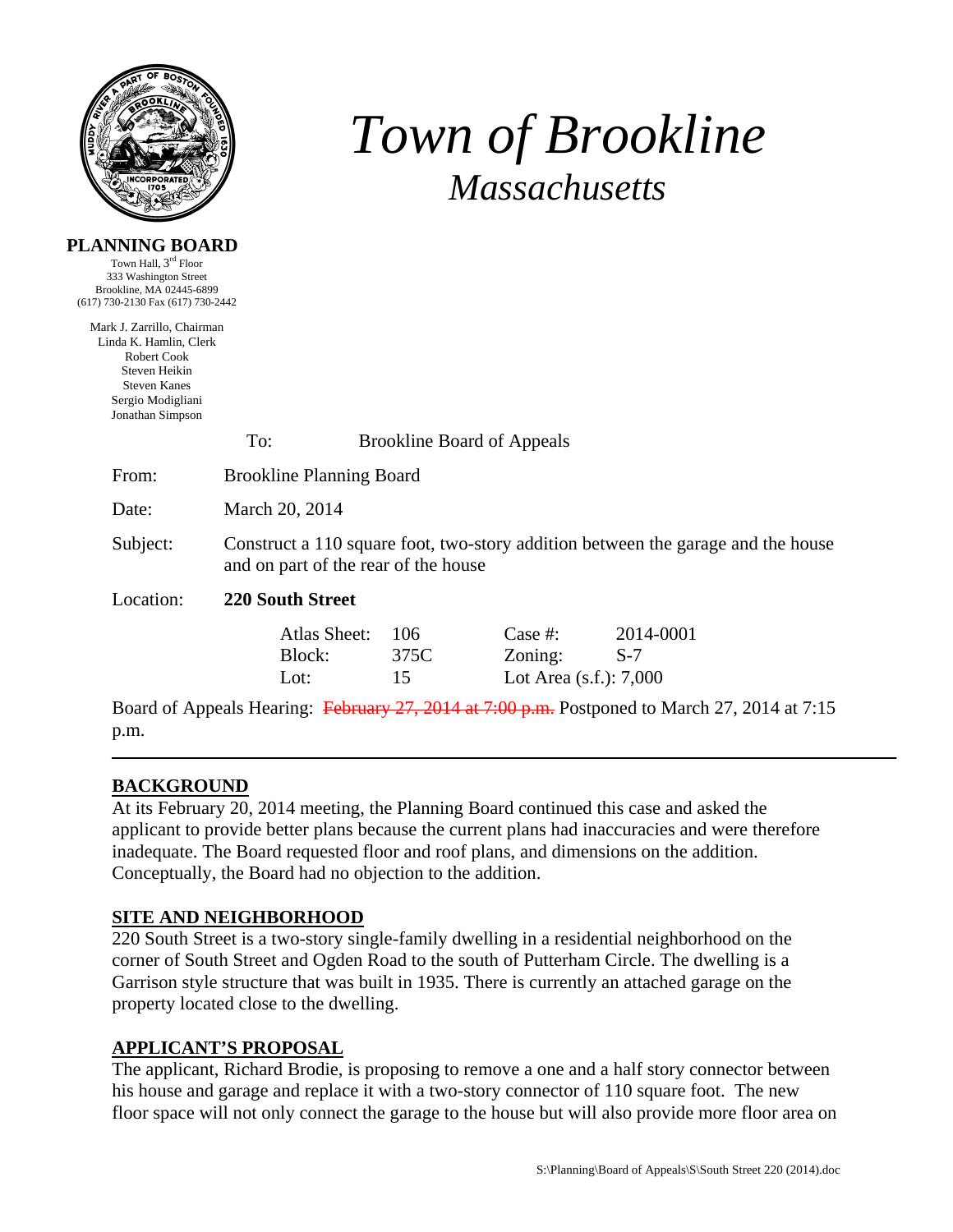the rear of the house at the first and second floor level.

#### **FINDINGS**

**Section 5.09.2.j** – Design Review: All proposals for exterior additions that require FAR relief under *Section 5.22*, also require a special permit for design review. The applicant has submitted a statement reviewing the applicable Community and Environmental Impact and Design standards listed in *Section 5.09.4.a-n*. The applicable standards are as follows:

*Preservation of Trees and Landscape:* The rear yard is primarily landscaped with grass, with large trees on the perimeter. The addition will not require the removal of trees or a change in grade.

*Relation of Buildings to Environment:* The addition is consistent with the rest of the building's massing, and is not expected to cause any shadows on neighboring properties.

*Relation of Buildings to the Form of the Streetscape and Neighborhood:* The addition will be between the garage and the dwelling. The addition will not cause a significant change to the streetscape.

*Open Space:* The property will continue to have a large landscaped rear yard after the addition is complete.

**Section 5.22.3.c** – Exceptions to Floor Area Ratio (FAR) for Residential Units **Section 5.43** – Exceptions to Yard and Setback Regulations **Section 5.60 –** Side Yard Requirements **<u>Section 5.70 – Rear Yard Requirements</u>** 

| <b>Dimensional Requirements</b> | <b>Allowed</b> | <b>Existing</b> | <b>Proposed</b> | <b>Relief</b>               |  |
|---------------------------------|----------------|-----------------|-----------------|-----------------------------|--|
| <b>Floor Area Ratio</b>         | .35            | .405            | .421            |                             |  |
| <b>FAR Percentage</b>           | 100%           | 115%            | 120%            | Special Permit*             |  |
| <b>Floor Area</b>               | $2,450$ s.f.   | 2,840 s.f.      | 2,950 s.f.      |                             |  |
| <b>Side Yard Setback</b>        | 7.5'           | 7'              | 7'              | Pre-existing non-conforming |  |
| <b>Rear Yard Setback</b>        | 30'            | 22.5'           | 22.5'           | Pre-existing non-conforming |  |

\*Under Section 5.22.3.c, the Board of Appeals may by special permit allow an increase in floor area for an exterior addition that is less than or equal to 350 square feet, provided that the addition is not more than 150% of the allowed floor area.

\*\* Under Section 5.43, the Board of Appeals may waive by special permit yard and setback requirements if a counterbalancing amenity is provided.

#### **Section 8.02.2 –** Alteration or Extension

A special permit is required to alter a pre-existing non-conforming structure or use.

#### **PLANNING BOARD COMMENTS**

The Planning Board is supportive of the proposal to increase the floor area of the dwelling by 110 square feet. The addition is modest and is not anticipated to negatively impact the neighborhood. The design will fit in with the existing dwelling and is expected to be attractive. Relief for the side yard setback was initially thought to be needed because it could not be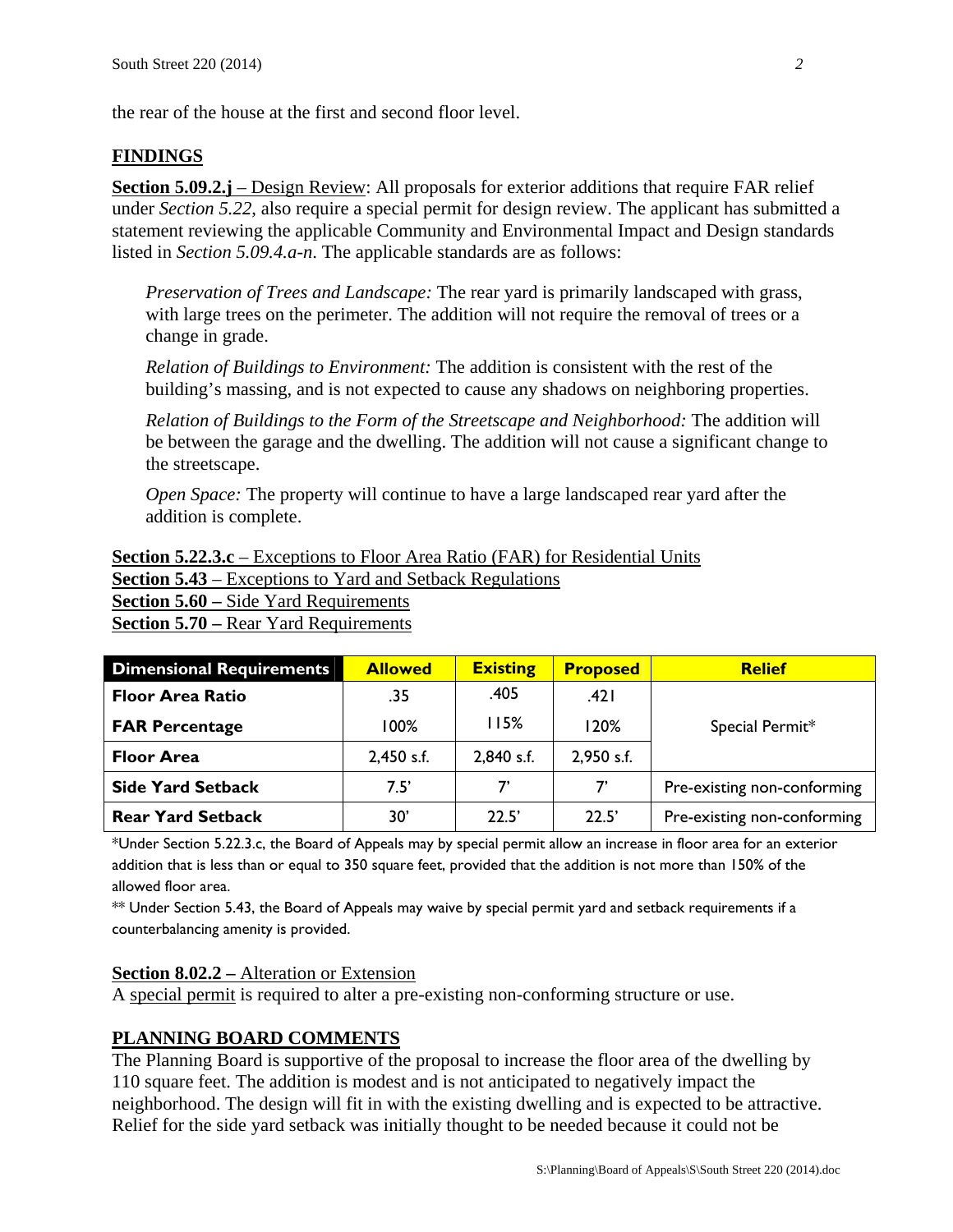determined from the plans that the garage was already attached to the house. The Planning Board recommends that the applicant install additional landscaping as a counterbalancing amenity.

### **Therefore, the Planning Board recommends approval of the proposal and the plans by the applicant, dated 3/11/14 , and the site plan by Frank Iebba, dated 10/30 /13 , subject to the following conditions:**

- 1. Prior to issuance of a building permit, final floor plans and elevations including materials shall be submitted to the Assistant Director for Regulatory Planning for review and approval.
- 2. Prior to issuance of a building permit, a final site plan, indicating any revisions or modifications, shall be submitted to the Assistant Director for Regulatory Planning for review and approval.
- 3. Prior to issuance of a building permit, the applicant shall submit to the Building Commissioner to ensure conformance to the Board of Appeals decision: 1) a final site plan, stamped and signed by registered engineer or land surveyor; 2) final floor plans and elevations, stamped and signed by a registered architect or engineer; and 3) evidence the Board of Appeals decision has been recorded at the Registry of Deeds.

 *pss* 

S:\Planning\Board of Appeals\S\South Street 220 (2014).doc